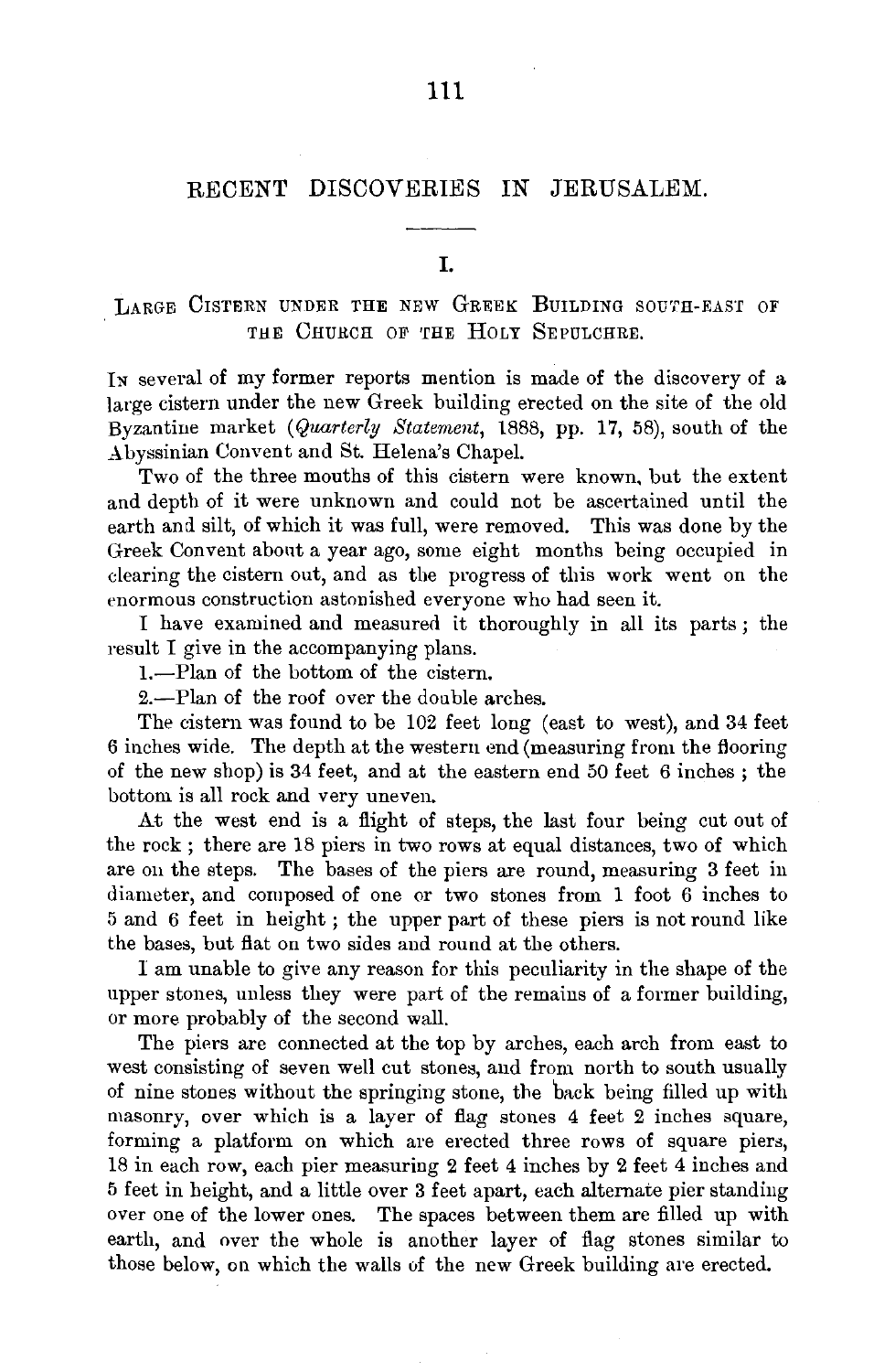The steps, with the exception of the four large ones, are 1 foot in height and l foot 3 to 4 inches in width. They led originally in a straight line to the top, but now the upper and narrower part turns eastwards and leads into the shop. On account of the steps one of the flag stones is placed on the top of another.

From the street a gutter leads the surface water into the cistern, falling on a short pillar erected on the bottom of it to soften the fall and prevent injury to the cement when the water is low.

The cistern has now been entirely repaired, but as some of the old cement was still clinging to the sides of it, I could not ascertain whether the walls were all masonry or not ; possibly a portion may be scarped rock, but I doubt it.

The rock surface at the bottom is very uneven, it presented the appearance of stones having been quarried there; it falls greatly towards the east where the cistern is deepest, and rises to a point near the middle to within 10 feet of the springing of the arch from the top of the pier.

It is remarkable that the deepest point of the cistern is about the same level as the rock of the shaft I had sunk on the Russian property. The new cistern sunk in the *debris* by the Russians is about 75 to 80 feet east of it, and I have come to the conclusion that the space between the old and new cisterns is nothing else but *debris* and earth.

At a point in the yard or court in front of the Church of the Holy Sepulchre the rock is only a few feet from the surface, and along the side of the Convent of Abraham there is a kind of cesspool, which I examined and ascertained the form of the rock some years ago.

The question now arises, when and by whom was this enormous cistern constructed? My impression is that it was made when Constantine built the Church of the Holy Sepulchre, as the work of it is clearly neither Jewish, Mohammedan, nor Crusading, and the vaults do not resemble the latter work in the Muristan.

It may also have formed a part of the trench when the second wall ran through this neighbourhood.

The Bordeaux Pilgrim, A.D. 333, visiting Jerusalem when the Church was built, speaks of two cisterns, one to the north and one to the south of the Basilica of Constantine ; the south one will be the large cistern described above, and the north one that of "Helena," so called, under the Coptic Convent, which, however, is in the greater part hewn in the rock, as it formed at that time the cistern of the Castle erected there. <sup>1</sup>

<sup>1</sup> Mr. Schick is preparing sections and other drawings showing the details of this important discovery, and these, with further notes on the subject, will appear in the next *Quarterly Statement.*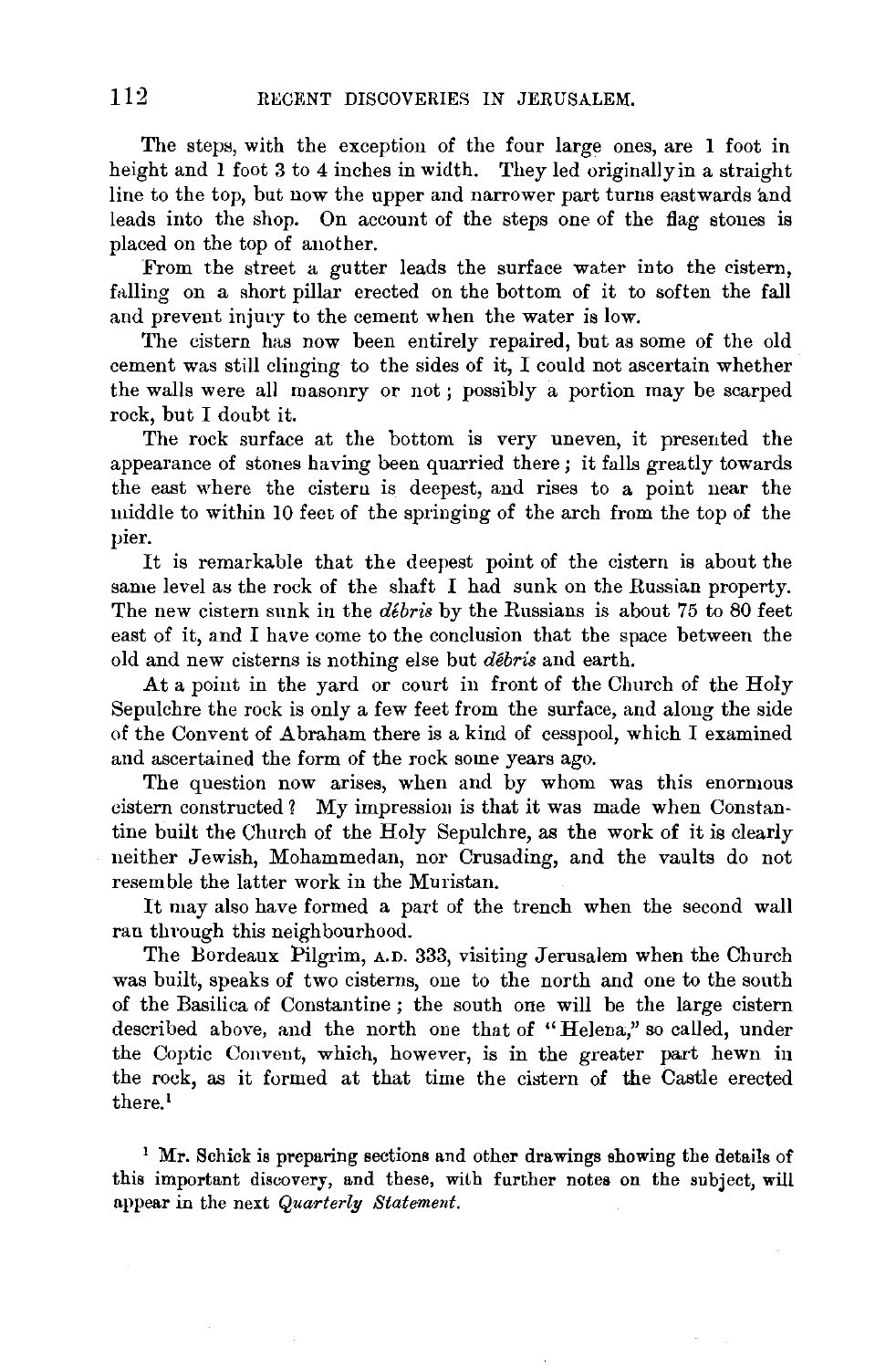## II.

## THE MURISTAN.

A BRIEF history of the Muristan, with plans, is given in *Quarterly Staternents,* 1872, p. 100, and 1875, p. 77. Sir Charles Warren, in his "Recovery of Jerusalem," describes the excavations he made there; it is also described in many other books in various languages so that there is no need for me to do it once more, but I would only wish to add that the name by which the place is known is not Arabic, but Persian and Turkish, signifying an institution or hospital for insane people, to which it was devoted by Salah ed Din after it was wrested from the Christian knights.

When the eastern part of the place was handed over in 1869 by the Sultan to the King of Prussia (the late Emperor William), the great accumulation of *debris* was partly removed, exposing the ruins that lay under it. I examined them and made a plan as far as the rubbish had been cleared away *(Quarterly Statement, 1872, p. 100)*. Three years later the work proceeded, and I made a second and more extended plan, together with a section showing the surface of the rock, which I gave to Captain Conder, and which was used, together with a section of the lie of the rock, by Sir Charles Warren in his great Portfolio of Plates (No. 50). Since that time excavations have been carried on at intervals exposing more vaults, ruins, &c., which I noted and added to the plan as they appeared. Most unfortunately, in clearing away the *debris* for the foundation of a new building I found, to my great sorrow, that on the old masonry being reached the workmen at once began to lay the stones of the new walls on it, thereby preventing any further examination of the masonry below. The rock was not reached in any one point.

On the west side of the " Church Maria Major " is an underground chamber 17 feet from east to west, and 14 feet wide, covered with a cross vault ; the pier is built of large and well-hewn stones, the walls are not so well done. But the interesting part is a rather flat arch just under the vault, 2 feet 6 inches wide and 1 foot 8 inches thick, consisting of about twelve well dressed stones, in which are pierced two holes of about one foot square.

West of this chamber, and on a somewhat higher level, a flight of broad steps was found leading up to a kind of platform or terrace, having near its centre the mouth of a cistern, which, on being cleared of earth, was found to be 26 feet long by 15 feet wide and 30 feet deep, and rock at the bottom. On the west side of this terrace are some steps of wellhewn stones ; in the corner is a quarter pillar, and south of it a half projecting pillar ; between these was originally an arch and an opening, now walled up. To the west is a vault joining the Gethsemane convent, having a large arched opening in the south wall and three small ones on the north.

Close to the steps is a small chamber with two recesses in the wall,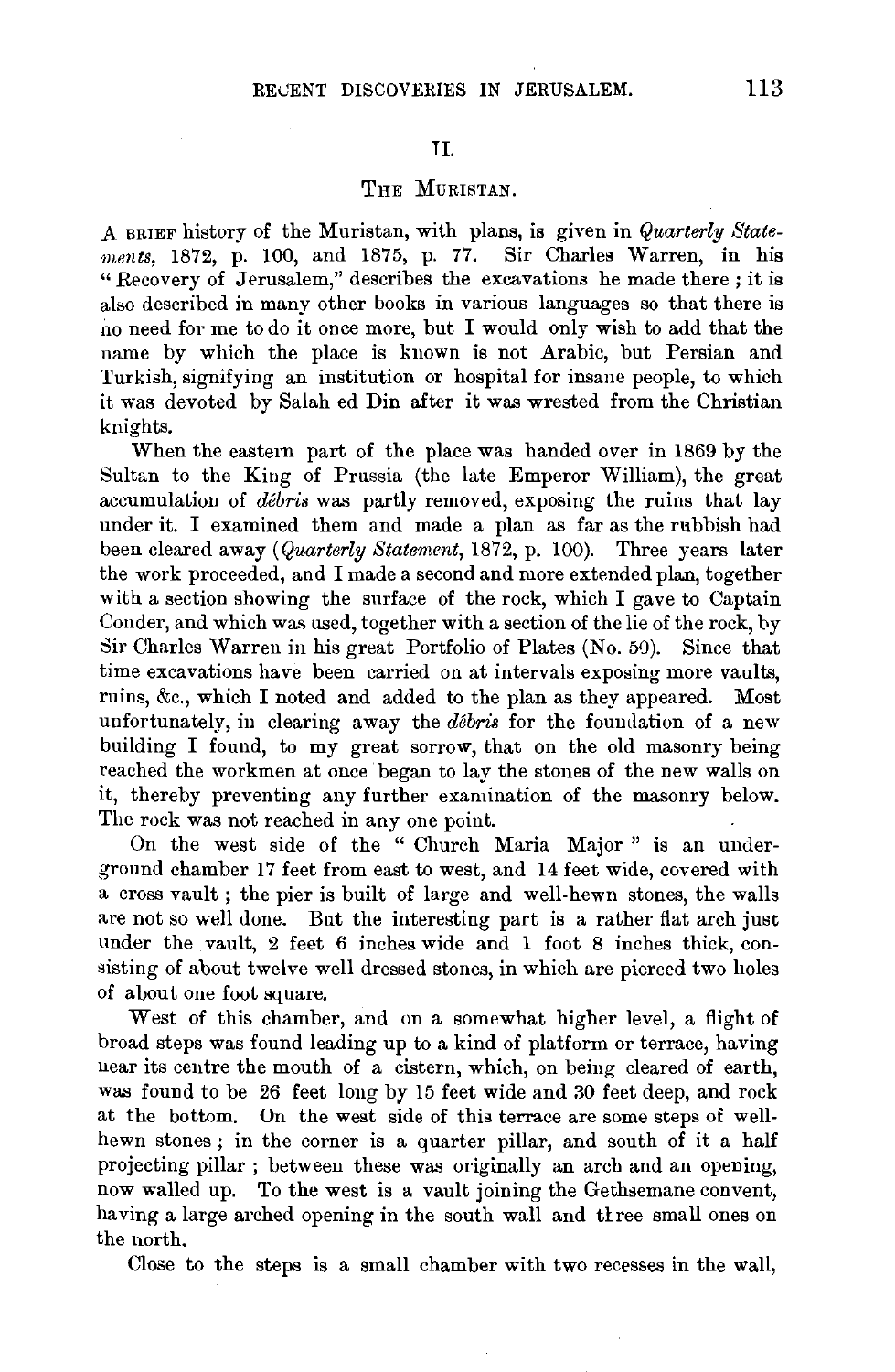which I thought would lead to a tomb, but the excavations were not carried far enough to determine this, and the parts were partly built over again according to the new plan.

South of the cistern are some vaults, built of very small stones, with very thick piers, of no great interest, excepting that a door leads from them to a long row of vaults on the same level, and also by some steps to the roof over them. On the top of this roof or terrace, and right over a thick pier, is the base of a circle of twelve pillars, which I suggest to have been a font, as there is no evidence of any counter piers or similar bases. The western side of this terrace has a wall reaching to a higher elevation, having two openings in it for lighting the vaults below. Some steps lead to another terrace higher up, on which once stood a series of very small chambers. The best preserved of them has been apparently an oriental bath, with a beautifully ornamented door.

East of the cistern and vaults already mentioned there appears to have been a narrow lane, partly arched over, of the Crusading period, and near the end of this lane,' on the west side, is a block of inferior masonry having five small cemented tanks with a hole in the bottom of each the two outer ones circular, the other three are 5 feet square and 4 feet deep.

For illustration of the connecting pipes with the cistern found by Sir Charles Warren in the year 1867, *see* large Portfolio, Plate 50, number 36.

Careful examination of the long cistern and some arches in the German part brought me to the conclusion that a street ran through these parts in Jewish times, and had been partly hewn in the rock. I hope that in clearing away the portions necessary for the construction of a new street between the German and Greek properties, some additional information will be obtained.

#### Ill.

## CRUSADING RUINS ON MOUNT SCOPUS.

An Effendi family of Jerusalem have recently built two new houses to the north of the Tombs of the Kings, on the lower slope of Mount Scopus, to the west of and close to the Nablus road, immediately north of the spot where the latter makes a sharp turn to the east and between the numbers 2543 and 2555·8 on the Ordnance Survey Map. Another member of this family is about to build another house, opposite those already erected and to the east of the road. On clearing the ground he discovered a cistern and also a small ruined building with a mosaic floor and a large cross cut in a stone slab. On visiting the spot I found a boundary wall nearly

<sup>1</sup> In a plan published by Count de Vogué, at page 174 of his " Eglises de la Terre Sainte," a lane is marked between the Church of Ste. Marie la Grande and the Muristan.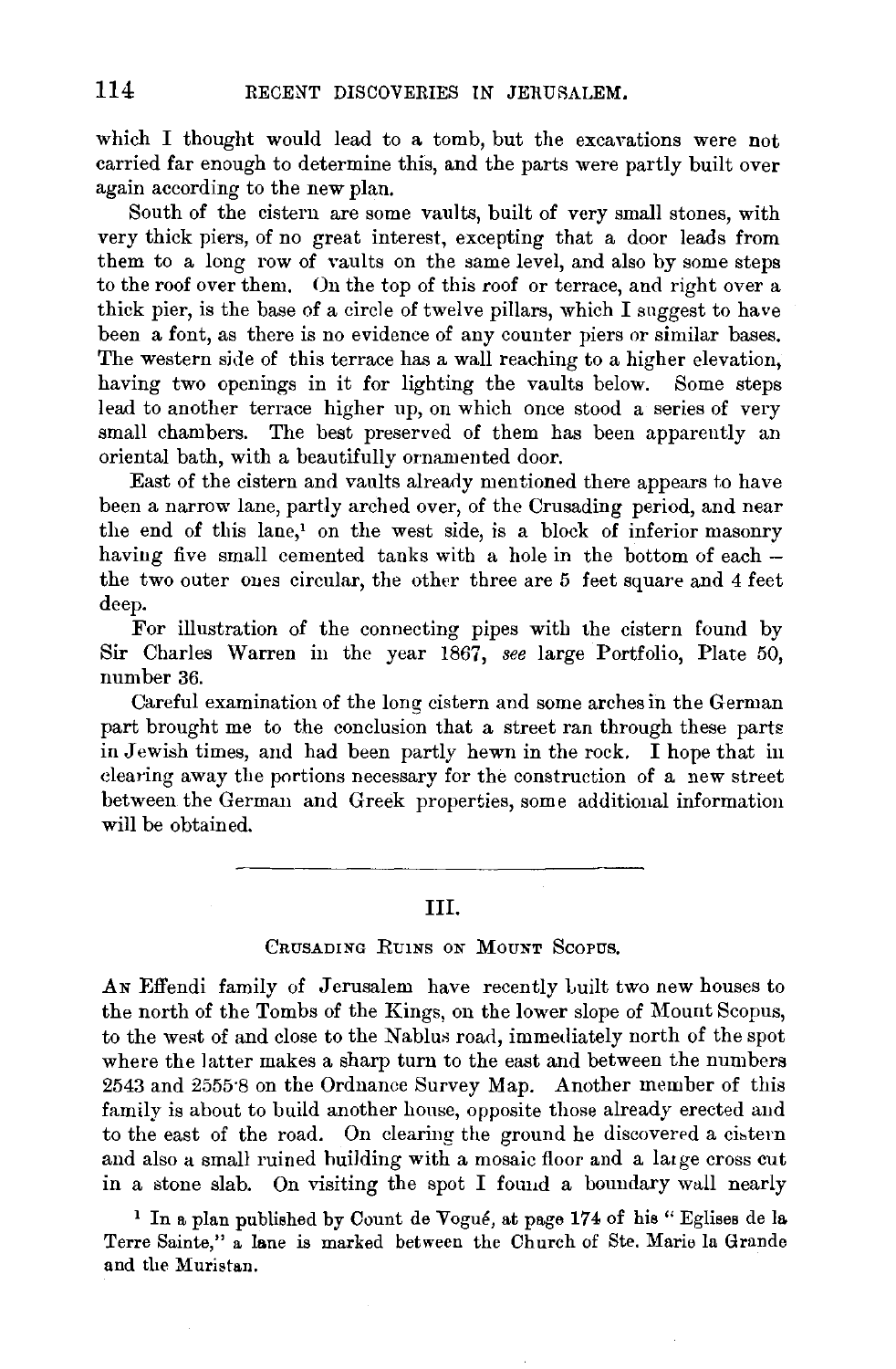6 feet thick, enclosing a piece of ground about 130 feet long on the west, 125 feet on the east, a little more than 100 feet on the north, and 142 feet on the south. The wall has been destroyed in some places, only a heap of stones being left. The ground is level from west to east, but rises slightly from south to north. About the middle of it was found a mosaic pavement of coloured stones. Traces of walls are still visible. Apparently they had formed a small room or chapel, measuring about 16 or 17 feet. The entrance was on the south side ; the threshold is still *in situ,* with the sockets in it for the door. The doorway was only 3 feet 2 inches broad. Running from it across the interior of the building was a pavement 2 feet 5 inches wide, consisting of seven stone slabs, carefully hewn and smoothed. The first of these had been recently removed, and made into a well mouth. Nothing was found under it. The fifth and sixth slabs are longer than the others, and on the sixth is engraved a cross 3 feet long. with a cross bar of about 2 feet. The cutting is 2 inches deep and about 5 inches wide, but the limbs of the cross are widened at the extremities and the ends cut so as to form sharp angles. The cross is embraced by a round rod or cord, of 1 inch thickness. The bearing is north 17° east. As the floor of the chamber is level, whilst the ground outside rises towards the north, its northern wall is a rock scarp several feet high. The earth on the east was not yet removed. On the western side two layers of stones are seen to remain, and on the south side one. The stones are 1 foot 4 inches long and 1 foot high, not well dressed, and apparently intended to be plastered over on the inner side. It is remarkable that the west wall does not run at a right angle but is slanting, so that at first I thought it to be a later restoration. This, however, does not seem to be the case. To the south-west of this wall is a ruin with thick walls and fonnerly vaulted. The whole settlement appears to be Crusading, though there may have been some Byzantine buildings at an earlier date, and to these I would ascribe the mosaic flooring and the rock scarp. South of the court is a small rock-hewn cistern. Along the westarn boundary it is easy to recognise the ancient road ; the present road is 60 feet farther to the west.

The question now arises, What was this building? Was it a tomb or a chapel? Or was it a tomb and chapel? It is impossible at present to determine. It may be that under the slab with the cross a tomb may be found. But I doubt it, as in that ease a path paved with similar slabs would not have led up to it. To me it seems that where the cross now is an *altar* once stood, and that the enclosure was uncovered, like Joseph's tomb at Nablus, or only roofed with wood, as the walls are not strong enough to support a vault. The other ruin would then be the lodging of the guardian of the place. Perhaps some distinguished knight may have fallen or been buried here.

3. With regard to the Pool Bethesda, I have nothing new to communicate, as very little work has been done since I sent my last report. I am told that after Easter the excavations will be resumed. The same is the case at the Latin Patriarchate.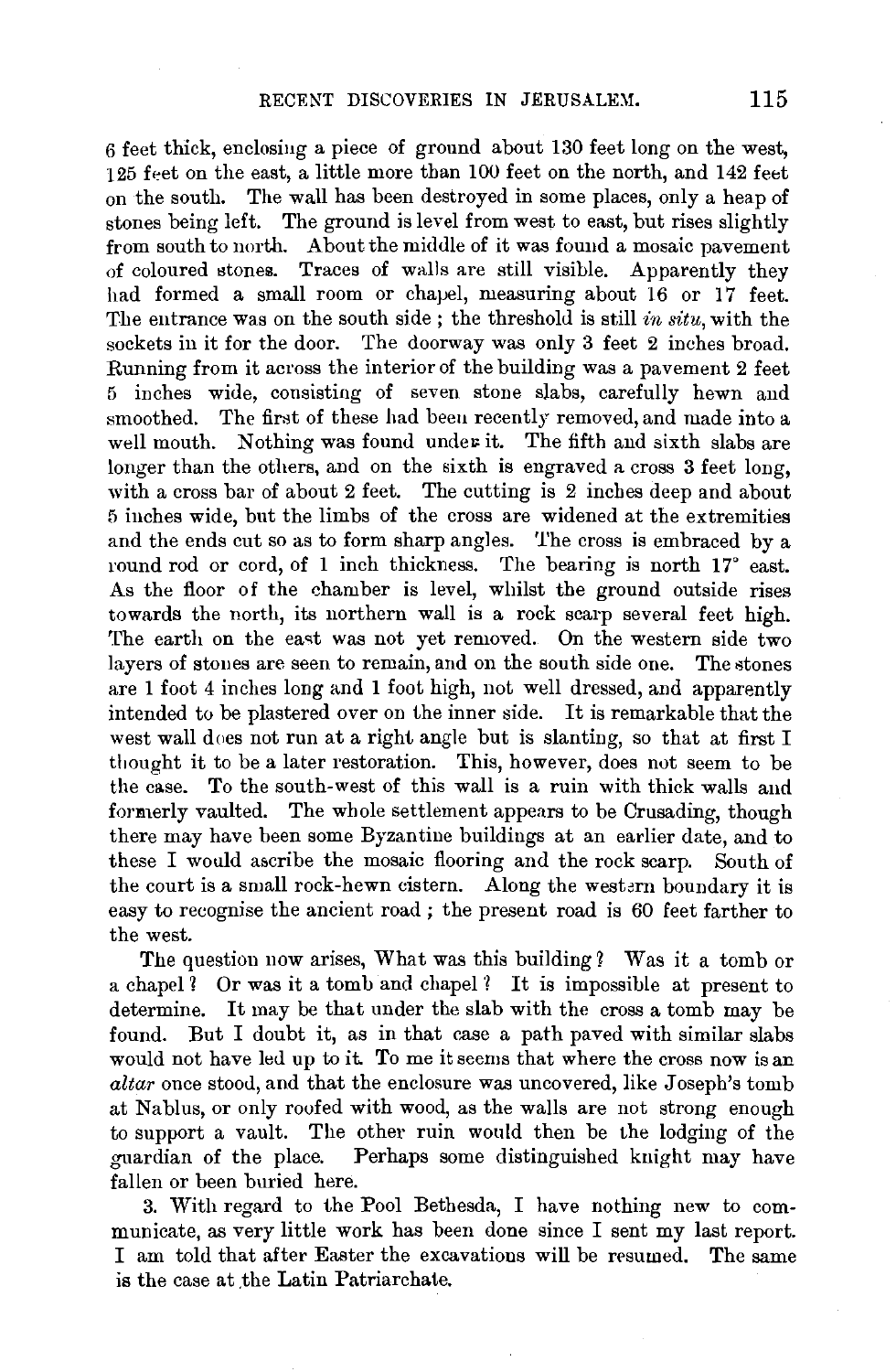4. A French congregation has bought a piece of ground on the slope of the hill east of Neby Daild, half way down, and are now excavating there. I went to the place and inspected what has been found, and am making drawings and a report, which I hope to forward by next mail.

5. The Greek bishop also is excavating on the top of Mount Olivet (the Galilee part). He has invited me to go and see what has been done, promising to show me everything.

C. SCHICK.

### IV.

#### DISCOVERIES NORTH OF DAMASCUS GATE.

THE year before last a rock-cut channel was discovered in the ground belonging to the Dominicans, north-west of the hill above Jeremiah's Grotto, a little to the east of the ruined church described at page 388 of the Jerusalem volume of the "Survey of Western Palestine." Thinking it might prove to be an aqueduct connected with the ancient water supply of the city, Mr. Schick made some excavations on the spot, and discovered that the trench, which is cut 14 feet deep in the rock, runs 44 feet in a northerly direction, then turns at a right angle towards the east, and at a distance of 29 feet makes another turn towards the south, in which course it runs for 44 feet, and then turning westward for 29 feet joins the southern end of the portion first described, thus enclosing a solid mass of rock, measuring some 40 feet by 25 feet. The trench, therefore, is not part of an aqueduct, but, as Mr. Schick now thinks, represents the commencement of the work of excavating a tank or cistern, and is a valuable illustration of the way in which these receptacles for water were made in ancient times. After visiting the place in the month of February of the present year, Mr. Schick writes : "As the ground where I excavated for the supposed aqueduct is now entirely cleared, it is easy to see that when this deep groove was hewn in the rock it was intended to make a tank or pool, and to quarry stone for building at the same time. It is evident that this was done in the Jewish period, and that the Christians afterwards filled up the cutting." Another pool was afterwards discovered by the monks to the south of this incomplete one examined by Mr. Schick, and separated from it by a wall of rock 5 feet thick. This pool is also cut in the rock, but, owing to the shelving of the rock, the south-western corner is formed of a wall of hewn stones, amongst which are two pieces of pillar shafts, which Mr. Schick regards as proof that the pool was in use in Crusading times.

The whole ground was measured, and a plan of the ancient remains sent home by  $\check{M}$ r. Schick. He finds remains attributable to five epochs, namely, the Jewish, Byzantine, Crusading, Mohammedan, and modern. To the Jewish period belong, he considers, the rock-cut tombs at the foot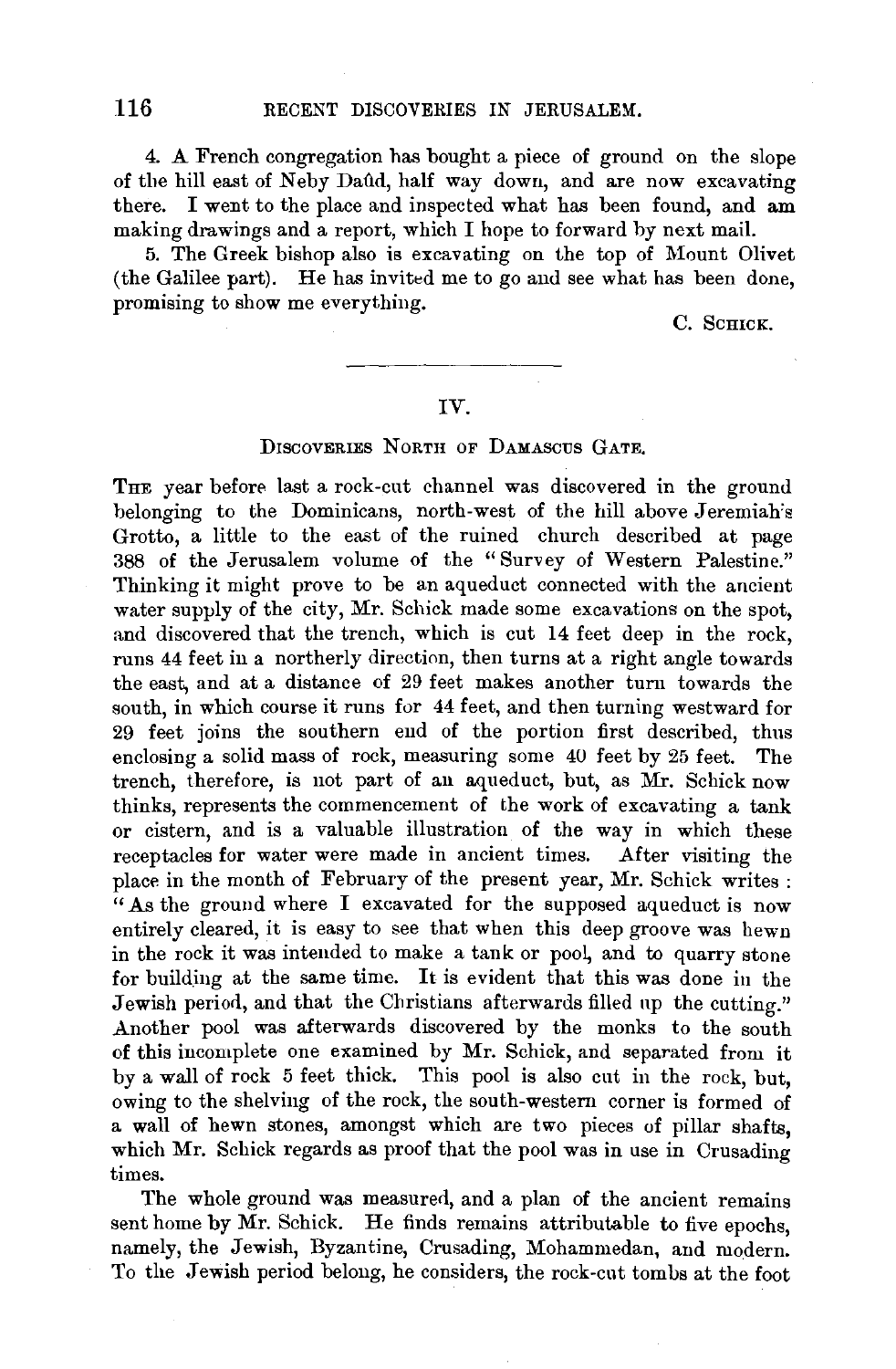MONTHLY METEOROLOGICAL TABLE DEDUCED FROM OBSERVATIONS TAKEN AT SARONA BY HERR J. DREHER IMMEDIATELY NORTH OF THE GREAT ORANGE GROVES OF JAFFA, SYRIA, 1<sup>1</sup> MILE FROM THE SEA SHORE, ON SANDY SOIL, AND ABOUT 50 FEET ABOVE SEA-LEVEL. LATITUDE 32° 4' N., LONGITUDE 34° 47' E.  $\mathcal{L}^{\text{max}}_{\text{max}}$  , where  $\mathcal{L}^{\text{max}}_{\text{max}}$ 

*By* JAMES GLAISHER, *F.R.S.* 

|                                           | Pressure of Atmosphere in Month.<br>Corrected to 32 <sup>6</sup> Fahrenheit. |               |              |               | Temperature of the Air in Month. |      |              |                                            |                                                   |              |                 | Mean Reading at 9 a.m.                |                            |              | Vapour, 9 a.m.              | idity.                               | Cubic<br>ir.                                   | Wind.  |                                           |                  |                        |                  |                  |            |                 |                  | Rain.                   |                       |                                     |                      |                              |
|-------------------------------------------|------------------------------------------------------------------------------|---------------|--------------|---------------|----------------------------------|------|--------------|--------------------------------------------|---------------------------------------------------|--------------|-----------------|---------------------------------------|----------------------------|--------------|-----------------------------|--------------------------------------|------------------------------------------------|--------|-------------------------------------------|------------------|------------------------|------------------|------------------|------------|-----------------|------------------|-------------------------|-----------------------|-------------------------------------|----------------------|------------------------------|
| Months, 1884.                             |                                                                              |               |              |               |                                  |      |              | 긚                                          | $\overline{a}$                                    | daily<br>e.  |                 |                                       |                            |              |                             |                                      |                                                | ზ.     | $\mathbb{R}^d$<br>of<br>cf                |                  | Relative Proportion of |                  |                  |            |                 |                  |                         | Calm,                 | Mean<br>$_{\rm \Delta mount}$<br>of | Number<br>of Days on |                              |
|                                           | High                                                                         |               |              |               | $\rm{High}$                      |      |              | "ಕೆ ಕ<br>$\frac{\text{Mean}}{\text{High}}$ | $\frac{4}{3}$<br>$\frac{\text{Mean}}{\text{Low}}$ | Mean<br>Rang |                 | Bulb,<br>$\mathop{\rm\,Dry}\nolimits$ | Bulb.<br>$\mathbf{e}$<br>⊵ | Point<br>Å   | Elastic Force<br>of Vapour. | Weight in a<br>Cubic Foot<br>of Air. | Additiona<br>Weight<br>required 1<br>Saturatio | ≏      | $\frac{\text{eight}}{\text{Root}}$ o<br>в | N.               | N.E.                   | E.               | S.E.             | 8.         | s.w.            | w.               | $\mathbf{N}.\mathbf{W}$ | or<br>nearly<br>Calm. | Cloud.                              | which it<br>fell.    | Amount<br>Collected          |
| January<br>$\cdot \cdot$<br>$\bullet$     | .in.<br>30.262                                                               | in.<br>29.678 | in.<br>0.584 | in.<br>30.010 | $7\mathbf{1} \cdot \mathbf{0}$   | 32.0 | $39^\circ 0$ | $60^{\degree}2$                            | $40^{\circ}9$                                     | $19^\circ3$  | $50^{\degree}5$ | $51^{\circ}3$                         | $49^\circ$ 0               | $46^\circ 6$ | grs.<br>-319                | $\mathbf{g}^{\text{rs}}$ .<br>$3.6$  | $_{0}^{\mathrm{grs.}}$                         | 84     | grs.<br>543                               | $\Omega$         |                        |                  | 5                | 14         |                 |                  |                         |                       | 6.6                                 | 14                   | ins.<br>6.69                 |
| February<br>$\bullet$ $\bullet$           | 30.230                                                                       | 29.700        | 0.530        | 29.945        | 65.0                             | 41.0 | 24.0         | 60.3                                       | 46.2                                              | 14.1         | 53.3            | 53.6                                  | 51.7                       | 49.9         | $-358$                      | 3.7                                  | 0.6                                            | 87     | 540                                       | $\boldsymbol{2}$ | -3                     |                  | 3                | 13         |                 |                  | $\mathbf{1}$            | -6                    | 7.3                                 | 18                   | 6.09                         |
| March<br>$\ddot{\phantom{0}}$<br>$\cdots$ | 30.133                                                                       | 29.597        | 0.536        | 29.892        | 79 •0                            | 42.0 | 37.0         | 66.5                                       | 48.3                                              | 18.2         | 57.4            | 61.3                                  | 57.2                       | 53.7         | $\cdot$ 412                 | 4.6                                  | 1.5                                            | 76     | 530                                       |                  |                        |                  | 5                |            |                 | 4                |                         |                       | 5.3                                 | $10\,$               | 1.49                         |
| $_{\rm April}$<br>$\ddot{\phantom{0}}$    | 30.013                                                                       | 29.505        | 0.500        | 29.723        | 97.0                             | 46.0 | $51 \cdot 0$ | 77.8                                       | $53 - 4$                                          | 24.4         | 65.6            | 71.7                                  | 62.2                       | 55.0         | $-435$                      | 4.7                                  | 3.7                                            | 56     | 517                                       | $\theta$         |                        | -3               |                  |            |                 | $\overline{4}$   | $\boldsymbol{2}$        |                       | 5.7                                 |                      | 1.02                         |
| May<br>$\bullet$ $\bullet$                | 29.946                                                                       | 29.670        | 0.276        | 29.841        | 98.0                             | 49.0 | 49 ∙0        | 77.2                                       | 57.0                                              | 20.2         | 67.1            | 72.6                                  | 65.8                       | 60.7         | .533                        | 5.7                                  | 2.9                                            | 66     | 517                                       | 3                |                        |                  | $\theta$         |            | 10              | 5                | 10                      |                       | 5.0                                 |                      | 0.49                         |
| June<br>$\ddotsc$<br>$\cdot$              | 29.930                                                                       | 29.703        | 0.227        | 29.828        | 97.0                             | 58.0 | 39.0         | 84.4                                       | 63.7                                              | 20.7         | 74.0            | 80.1                                  | 69.6                       | $62 - 4$     | $\cdot 564$                 | 6.0                                  | 5.0                                            | 55     | 510                                       |                  |                        |                  | $\bf{0}$         | $\Omega$   |                 | 14               | ั 5                     |                       | 1.9                                 |                      | 0.02                         |
| July.<br>$\ddot{\phantom{0}}$             | 29.899                                                                       | 29.600        | 0.299        | 29.717        | 96.0                             | 61.0 | 35.0         | 85.0                                       | 66.0                                              | 19.0         | $75 - 5$        | 81.2                                  | 72.4                       | 66.5         | $-649$                      | 7.0                                  | 4.4                                            | 61     | 507                                       | $\bf{0}$         |                        |                  | $\bf{0}$         | $\Omega$   | 11              | 18               |                         |                       | $3 \cdot 4$                         | $\Omega$             | 0.00                         |
| August<br>$\bullet$ $\bullet$             | 29.849                                                                       | 29.582        | 0.267        | 29.707        | 90.0                             | 63.0 | 27.0         | 86.0                                       | 68.9                                              | $17 - 1$     | 77.4            | 82.5                                  | 73.8                       | 68.0         | .685                        | 7.3                                  | 4.6                                            | 62     | 505                                       | $\Omega$         |                        |                  | $\bf{0}$         |            | 13              | 8                |                         |                       | 3.0                                 |                      | 0.00                         |
| September<br>$\cdot$                      | 30.015                                                                       | 29.665        | 0.350        | 29.817        | 86.0                             | 61.0 | 25·0         | 83.7                                       | 64.3                                              | 19:4         | 74.3            | 79.8                                  | 70.6                       | 64.3         | .603                        | 6.4                                  | 4.5                                            | 59     | 510                                       | $\bf{2}$         |                        |                  | $\bf{0}$         |            | 13 <sup>°</sup> | $\boldsymbol{4}$ | $\boldsymbol{2}$        |                       | 3.8                                 |                      | 0.00                         |
| October<br>$\ddot{\phantom{0}}$           | 30.002                                                                       | 29.783        | 0.219        | 29.900        | 100.0                            | 55.0 | 45.0         | 81.8                                       | 60.5                                              | 21.3         | 71.2            | 78.6                                  | 67.2                       | 59.3         | .508                        | 5.5                                  | 4.9                                            | $52\,$ | 513                                       |                  | $\mathbf{I}$           |                  | 3                |            |                 | $\theta$         | $\boldsymbol{2}$        |                       | 4.0                                 |                      | $^{\prime}$ 1 $^{\prime}$ 16 |
| November<br>$\bullet\bullet\cdot$         | 30.063                                                                       | 29.832        | 0231         | 29.952        | 79.0                             | 47.0 | 32.0         | 72.8                                       | 52.9                                              | 19.9         | 62.8            | 59.8                                  | 58 <sub>1</sub>            | 56.6         | $-458$                      | $5 \cdot 2$                          | 0.7                                            | 90     | 533                                       |                  | $\Omega$               |                  | 5                |            |                 |                  | 4                       | 13                    | 4.2                                 |                      | 1.32                         |
| December<br>$\ddot{\phantom{0}}$          | 30.143                                                                       | 29.846        | 0.297        | 29.980        | 82.0                             | 38.0 | 44.0         | 70.9                                       | 48.6                                              | 22.3         | 59.8            | 59.9                                  | 55.4                       | 51.5         | .381                        | 4.2                                  | 1.6                                            | 73     | 533                                       | $\bf{0}$         |                        | $\boldsymbol{2}$ | $\boldsymbol{4}$ |            |                 | $\bf{0}$         |                         | 16                    | 3.7                                 |                      | 0.45                         |
| Means<br>$\ddotsc$<br>$\cdots$            | 30.040                                                                       | 29.680        | 0.360        | 29.859        | 86.7                             | 49.3 | 37.3         | 75.6                                       | 55.9                                              | 19.7         | 65.7            | 69.4                                  | 62.8                       | 57.9         | $-491$                      | 5.3                                  | 2.9                                            | 68     | 521                                       | Sum.<br>11       | Sum.<br>19             | Sum.             | Sum.<br>26       | Sum.<br>54 | Sum.<br>72      | Sum.<br>60       | Sum.<br>33              | Sum.<br>83            | 4.5                                 | Sum.<br>65           | Sum.<br>18.73                |
| Number of Column                          |                                                                              |               |              |               |                                  |      |              |                                            | $\Omega$                                          | $10\,$       | 11              | 12                                    | 13                         | $-14$        | 15                          | 16                                   | $17 \,$                                        | 18     | 19                                        | 2()              | 21                     |                  | 23               |            |                 |                  | $^{27}$                 | 28                    | 29                                  | 30                   | 31                           |